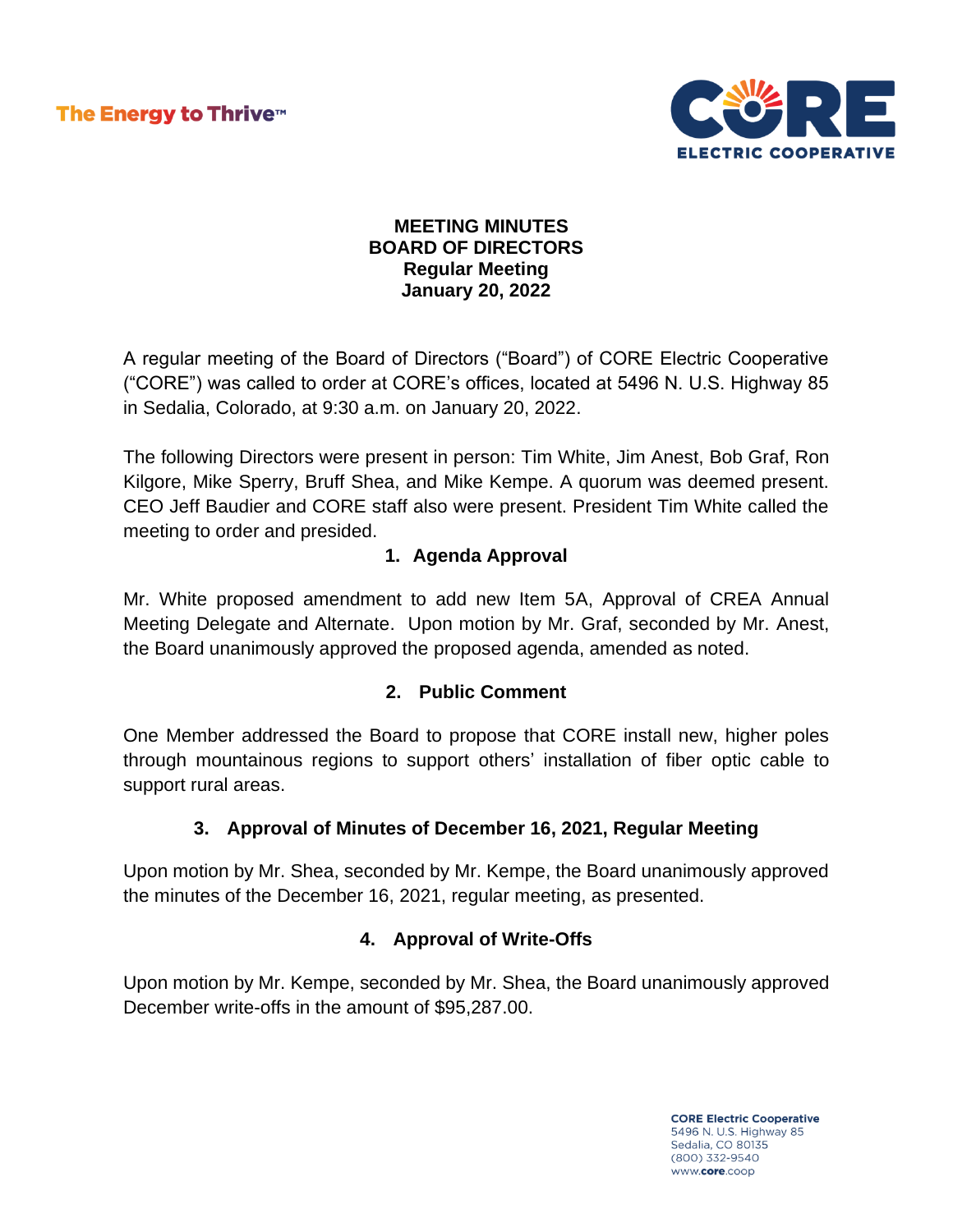## **5. Approval of 2022 NRECA Voting Delegate and Alternate**

The National Rural Electric Cooperative Association (NRECA) has requested CORE to designate a voting delegate for its 2022 Annual Meeting. Currently, the NRECA voting and alternate delegates are Messrs. Shea and Graf, respectively. Mr. White explained that no formal action is necessary to appoint delegates if the delegates are to remain the same for 2022 as they were for 2021, but a motion to change the delegates would be necessary if the Board desires to change its delegates. There was consensus that Mr. Shea should remain CORE's voting delegate and Mr. Graf should remain the alternate delegate to NRECA; therefore, no vote was taken.

# **5A. Approval of CREA Annual Meeting Delegate and Alternate**

CREA has requested CORE to designate a voting delegate for its 2022 Annual Meeting. Currently, the CREA voting and alternate delegates are Mr. White and Mr. Mooney, respectively. Upon motion by Mr. Kempe, seconded by Mr. Kilgore, the Board unanimously approved Mr. White as the 2022 voting delegate and Mr. Anest as the alternate delegate to CREA.

## **6. Approval of Resolutions**

# **6.1 BR22-1: E Source Membership Renewal**

Ms. Feuerstein answered questions regarding Board Resolution BR22-1, which authorizes CORE to enter into a New Agreement with E Source, a Boulder-based research and consulting firm offering advisory services. Upon motion by Mr. Shea, seconded by Mr. Kilgore, the Board unanimously adopted the following resolution:

## BOARD RESOLUTION BR22-1

## **WHEREAS:**

CORE Electric Cooperative ("CORE") entered into a membership agreement with E Source, a Boulder-based research and consulting firm offering advisory services in the fields of distributed energy resources (DER), technology assessment (TAS), demand-side management (DSM), communications and marketing in 2021, for the period February 1, 2021 through January 31, 2022 ("Existing Agreement");

The Existing Agreement allowed CORE access to a full library of publications and research, on-demand support, participation in leadership counsels and workgroups, access to an extensive proposals database and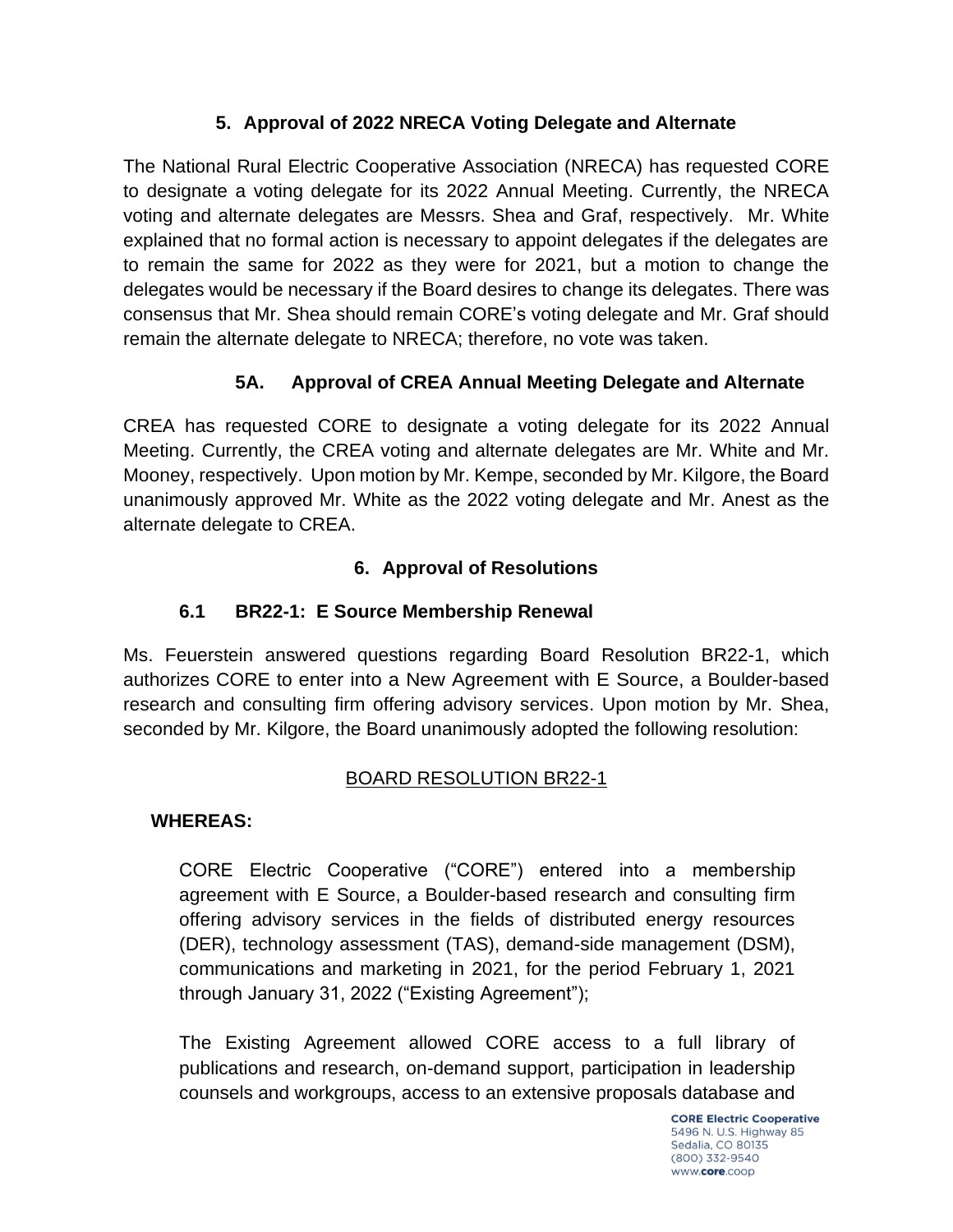engagement director services, among other things ("Services");

CORE has determined that the services have been beneficial and recommends entry into a similar Agreement in 2022 for the period February 1, 2022 through January 31, 2023 ("New Agreement");

CORE received a proposal for the New Agreement in the amount of \$145,094.00 that includes the existing membership package currently in place, plus Customer Experience Strategy Service benefits;

CORE's staff have reviewed the proposed New Agreement and determined that continuing and expanding the resources and services provided by E Source would further benefit the business areas CORE seeks to develop and improve;

CORE's staff have recommended that CORE enter into the New Agreement for one-year membership with E Source in 2022; and

The Board of Directors has determined that such recommendation is in the best interests of CORE and its members.

**NOW, THEREFORE, BE IT RESOLVED** that the Board of Directors authorizes CORE to enter into a one-year Membership Agreement with E Source at the cost of One Hundred Forty-five Thousand and Ninety-four Dollars (\$145,094) and authorizes the Chief Executive Officer or his designee to execute such contracts as may be necessary in connection therewith.

## **7. Audit Committee Report**

Mr. Graf presented the Audit Committee Report. Mr. Graf reported that the Audit Committee held its regular quarterly meeting on January 19, 2022. Present and constituting a quorum were directors and committee members Jim Anest, Bob Graf, and Bruff Shea. Also present were Jeff Baudier, Chief Executive Officer; Dede Jones, Chief Financial Officer; and Joan Beckner, Chief Legal Officer.

The Committee discussed the new audit team from Moss Adams. The Internal Auditor position remains open, and staff anticipates that the position will be filled within the coming months.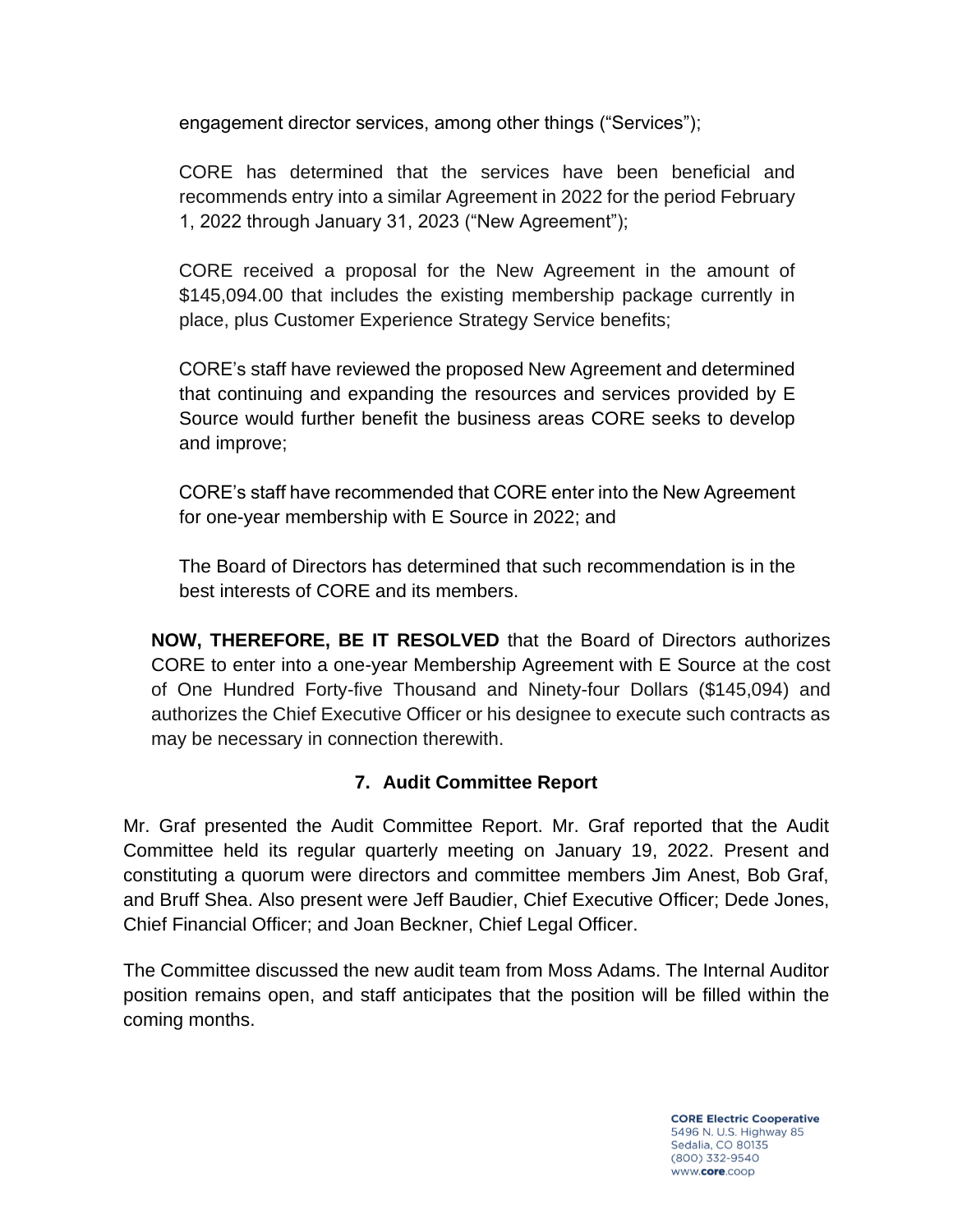The Committee also discussed the Quarterly Compliance Memorandum to the Board. Mr. Graf requested that the Memorandum, prepared by CORE's CFO, Ms. Jones, be incorporated into these meeting minutes. Accordingly, the Memorandum is attached.

## **8. Special Presentation: Employee Total Rewards and Performance Management Program**

Ms. Solano presented the Total Rewards and Performance Management Program. Discussion ensued. The Compensation Project will kick off in early 2022 and will focus on development of a base pay structure and job architecture, as well as provide consistency, compliance, and offer flexibility with pay decisions.

# **9. Quarterly Staff Presentations**

# **9.1 Finance**

Ms. Jones reviewed with the Board CORE's preliminary quarterly financial results, the 2022 forecast, and gave a status update on goals. In December 2021, kWh sales were down 1.4% from the previous year, resulting from mild weather, but up about 3.2% on a year-to-date basis from 2020. Discussion followed.

# **9.2 Operations and Engineering**

Ms. Feuerstein updated the Board on CORE's power supply for 2021.

Capacity factors were reported as follows:

- Comanche Unit 3: CORE capacity factor was 74.2%.
- Victory Solar: capacity factor was 26.1%.
- Pioneer Solar: capacity factor was 23.9%.

Small generation interconnection workload continues to grow, with 4,868 net meters set to date.

For December 2021, system peak billing demand was 417 MW, and system energy was 225,732 MWh.

There were 4,207 net meters set by the end of 2021, compared to 3,770 in 2021. Applications for service were up 26% from 2020, with 290 net meter applications in December and 4,880 net meter applications year to date. Meters set were up 11.5% from 2020, with 309 net meters set in December and 4,207 net meters set year to date.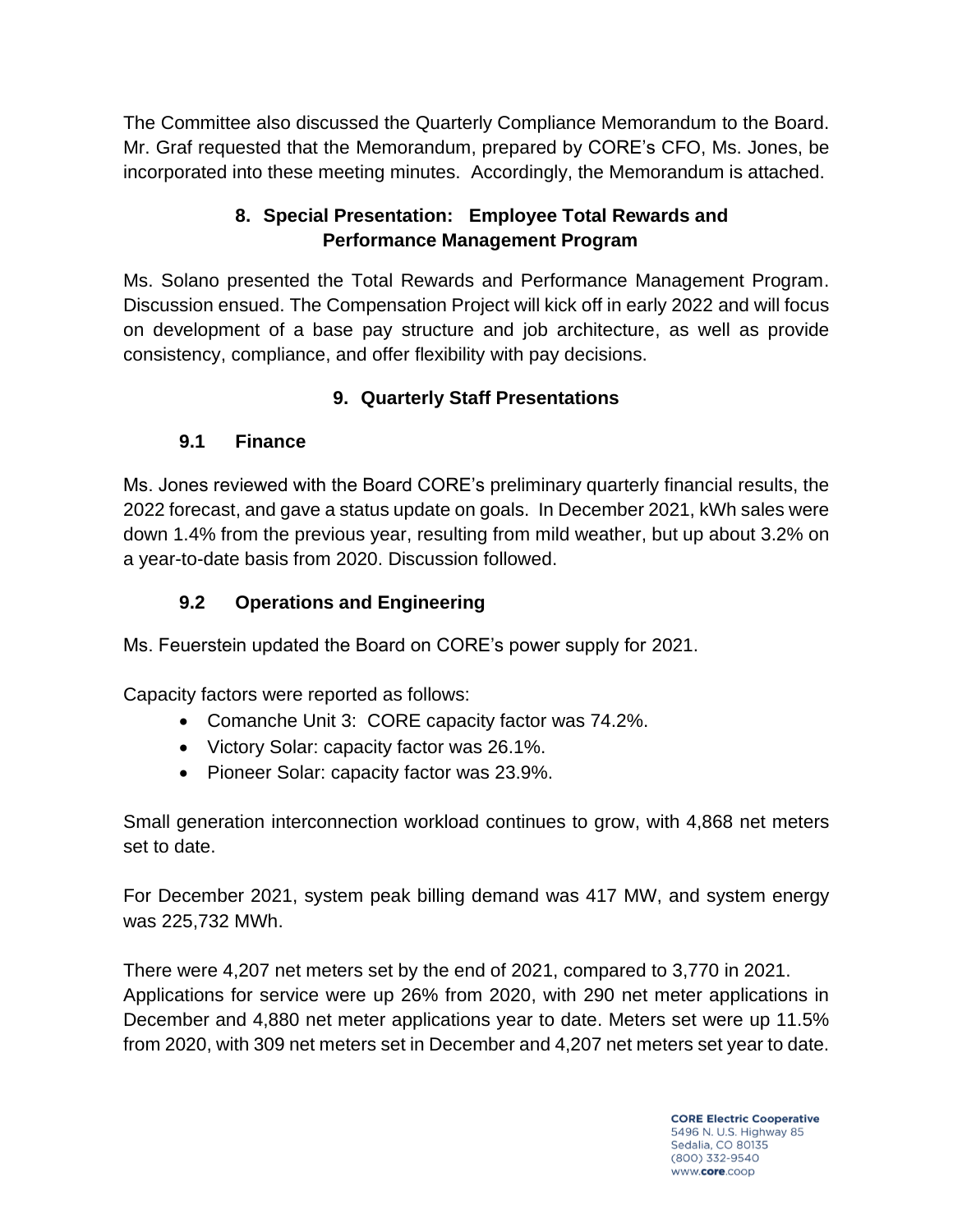Ms. Feuerstein reviewed EIA reliability data for Colorado, noting that CORE's reliability is one of the best among Colorado utilities. CORE exceeded its reliability goals for 2021 by large margins.

There were 377 unplanned outages affecting 80,180 members for 353,176-member outage hours in the fourth quarter of 2021. Ms. Feuerstein noted there were two Major Event Days (MEDs) in December (12/15 and 12/30), both due to windstorms, that accounted for 37% of the total number of outages, and 316,951-member outage hours, or 90% of the total outage hours for the fourth quarter. CORE's fire safety settings were enabled during both high wind events.

Without the MEDs in December, there were 239 unplanned outages, affecting 16,358 members for 36,239-member outage hours in the fourth quarter. The largest category of outages was "Public" (motor vehicle accidents, digging into cable, cutting trees into our lines, etc.), resulting in 74 outages affecting 1,709 members for 2,445 outage hours.

Ms. Feuerstein gave an update on the 2021 Construction budget stating the total spend was \$5,591,187 under the revised budget total.

Ms. Feuerstein reviewed year-end vegetation management data and noted that the cycle is on track. Discussion ensued.

## **9.3 Corporate Services**

Ms. Solano presented the Corporate Services report discussing the National Information Solutions Cooperative (NISC) Implementation project, Information Technology, Human Resources, and Fleet and Facilities departments.

Ms. Solano updated the Board regarding the NISC Implementation project, noting that Finance and Technology would go live on January 31, 2022, and Billing and Operations were on track to go live on April 4, 2022.

Information Technology contributions to 2021 Goals and Objectives included continued support for the NISC Implementation project as well as the Cyber Security Awareness Training rollout. In December, CORE had about 350,000 emails, with 12,000 emails that were blocked by the system. CORE's percentage of clicks on phishing emails remains below the industry benchmark.

> **CORE Electric Cooperative** 5496 N. U.S. Highway 85 Sedalia, CO 80135 (800) 332-9540 www.core.coop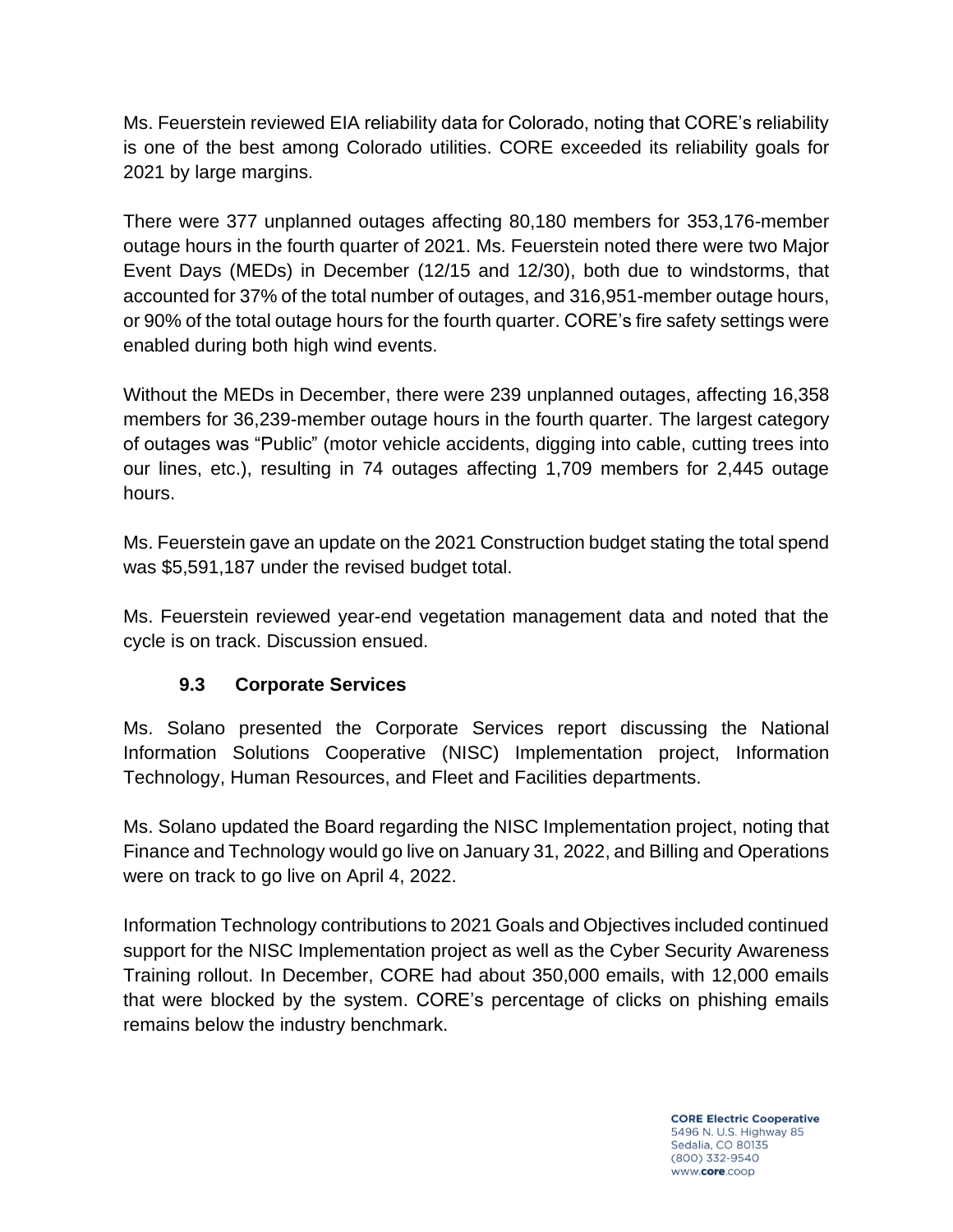CORE currently has 259 total employees. In 2021, CORE had 71 new hires and 34 separations. Nearly three-quarters (72%) of eligible employees have participated in CORE's Wellness Reimbursement benefit.

Ms. Solano discussed Fleet and Facilities Fourth Quarter results. Discussion followed.

## **9.4 Community Relations**

Ms. Lesher presented the Community Relations report. Ms. Lesher reported that revenue was up 3.2% and 2,018,276 payments were processed in 2021, with 83% being electronic payments. There is a continued push to alert customers about free electronic payment options. In 2021 payment arrangements decreased 34% from 2020. The call service level for December was approximately 80%. In 2021 there was a 3% increase in calls and a 1.5% increase in e-contacts from 2020.

## **10. CREA Report**

Mr. White did not give a CREA report this month.

## **11. Strategic Retreat Discussion**

Mr. Baudier discussed holding a strategic retreat session for the Board and executive staff. Discussion ensued.

## **12. Director Updates**

There were no Director updates.

## **13. Executive Session: Confidential Legal Matters**

Mr. White called for an executive session to discuss Confidential Legal Matters. Upon motion by Mr. Graf, seconded by Mr. Kilgore, the Board of Directors unanimously approved an executive session.

There being no further business to discuss, Mr. White adjourned the meeting. The next regular meeting will be held on February 17, 2022.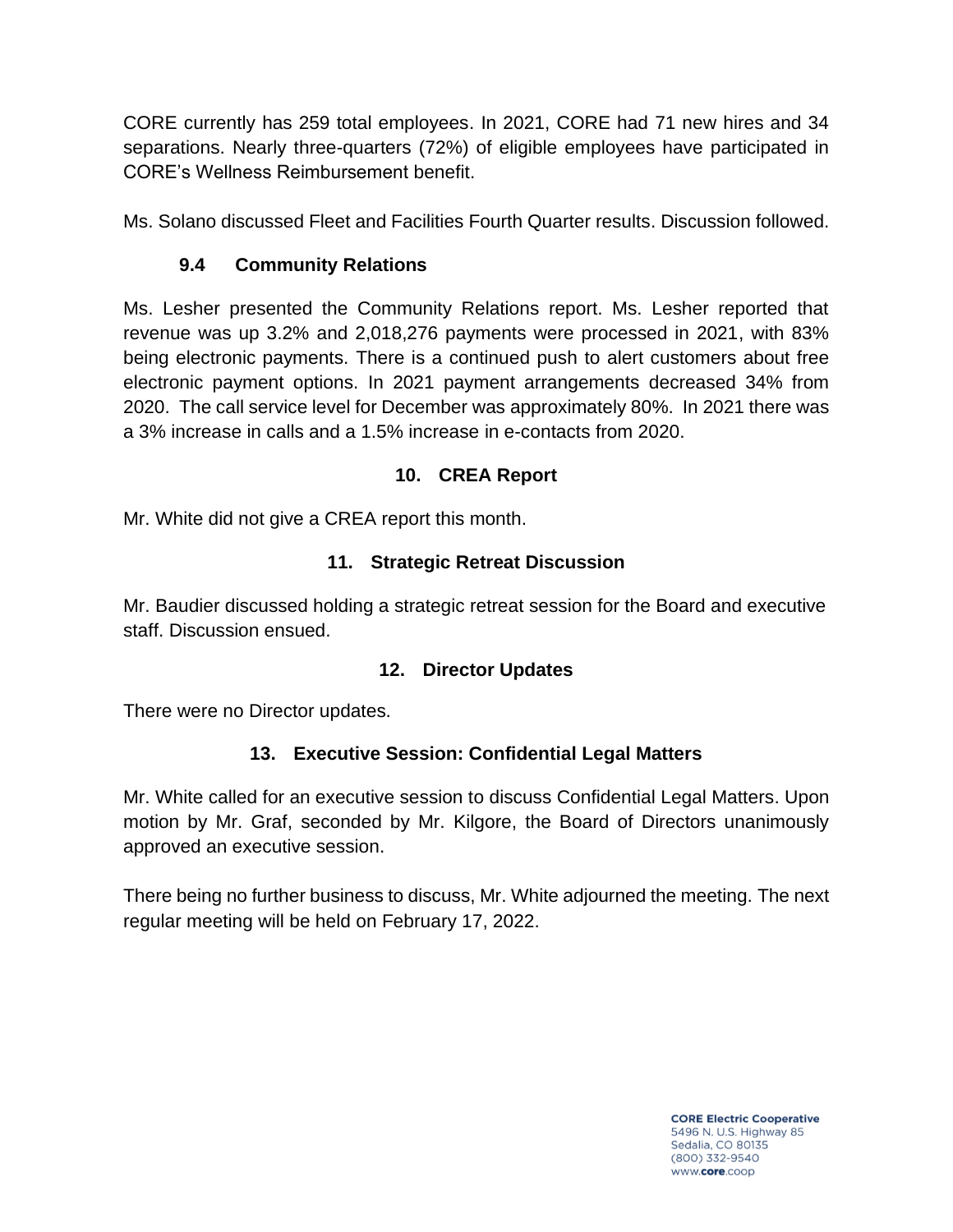### The Energy to Thrive™



TO: **Board Audit Committee** FROM: Dierdre P. Jones, CFO

DATE: January 19, 2022

SUBJECT: Audit Committee (AC) Oversight Report to the Board of Directors for the Quarter October 1, 2021 through December 31, 2021.

With respect to Board Policy No. 102 Section III. A. and the AC's responsibility to report to the Board of Directors (BODs), I report the following:

#### 1) Internal Audit Activities

Internal audit activities are directly supervised by the CFO. The internal auditor position remains vacant. The position will be posted in Q1 2022, after yearend close and conversion to NISC in January. The AC will be engaged in the hiring process.

#### 2) Accounting and Financial Reporting Process

CORE Electric Cooperative ("CORE") follows generally accepted accounting principles in recording and reporting its accounting information. CORE accounts follow the industry standard Rural Utilities Service Uniform System of Accounts -Electric as published in 7 CFR Part 1767. Financial reports are prepared monthly following a well-defined, documented and systematic accounting close and review process.

#### 3) Internal Control Structure

Internal controls, as maintained by management and documented in the cooperative's policies and procedures, are in place to: safeguard assets, ensure the reliability and integrity of financial information, ensure compliance with laws and regulations; promote efficient and effective operations, and accomplish CORE goals and objectives.

## 4) Financial Statements

In my opinion, the financial statements for the quarter and year to date present fairly, in all material\* respects, the financial position, results of operations and cash flow of the cooperative.

The year end 2021 financial statements are identified as PRELIMINARY and will be considered as such until adjusted to record the actuarial value of the union defined benefit pension and the post-retirement benefit obligations. Revised